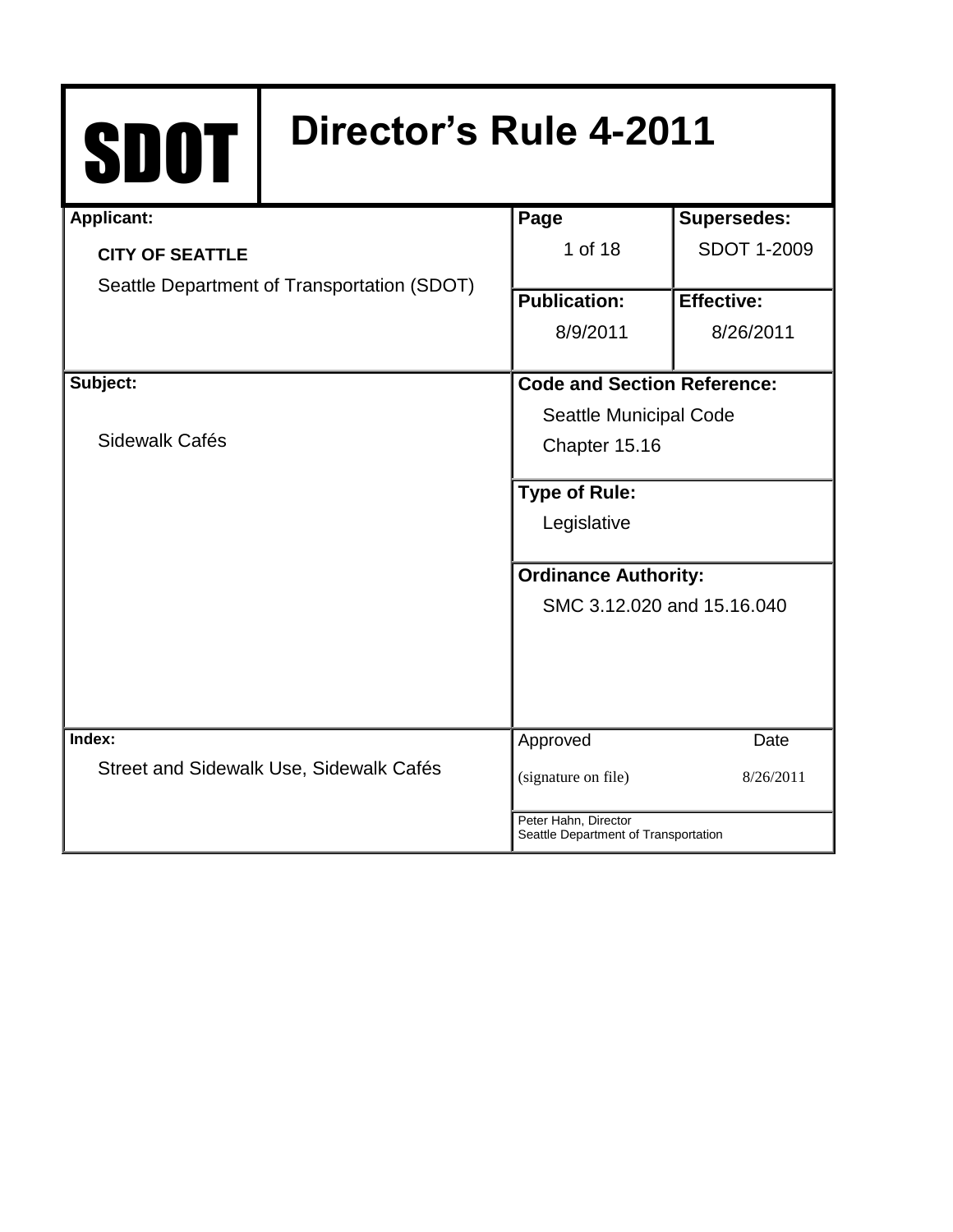# **TABLE OF CONTENTS**

| 1.0  | References                                                                                                                                                                                                                                 |                                            |  |
|------|--------------------------------------------------------------------------------------------------------------------------------------------------------------------------------------------------------------------------------------------|--------------------------------------------|--|
| 2.0  | Purpose of Rule                                                                                                                                                                                                                            |                                            |  |
| 3.0  | <b>Definitions</b>                                                                                                                                                                                                                         |                                            |  |
| 4.0  | <b>Permit Application and Review</b>                                                                                                                                                                                                       |                                            |  |
|      | Application to SDOT<br>4.1<br>4.2<br>Notice of Application - Application Comment Period<br>4.3<br>Review by SDOT<br>4.4<br>Review by Department of Planning and Development                                                                | 5<br>6<br>$\overline{7}$<br>$\overline{7}$ |  |
| 5.0  | Sidewalk Café Standards                                                                                                                                                                                                                    |                                            |  |
|      | 5.1<br>Americans with Disabilities Act Guidelines<br>5.2<br><b>Clear Pedestrian Area</b><br>5.3<br><b>Setbacks</b><br>5.4<br><b>Exit Requirements</b><br>5.5<br><b>Fencing Requirements</b><br>5.6<br><b>Seating Platform Requirements</b> | 8<br>9<br>10<br>11<br>12<br>13             |  |
| 6.0  | Sidewalk Café Permit Conditions                                                                                                                                                                                                            |                                            |  |
| 7.0  | 15<br><b>Permittee Responsibilities</b>                                                                                                                                                                                                    |                                            |  |
| 8.0  | Permit Expiration, Renewal, and Administration                                                                                                                                                                                             |                                            |  |
| 9.0  | <b>Request for Review or Reconsideration</b>                                                                                                                                                                                               |                                            |  |
| 10.0 | 18<br>Figure 1: Downtown Urban Center Map                                                                                                                                                                                                  |                                            |  |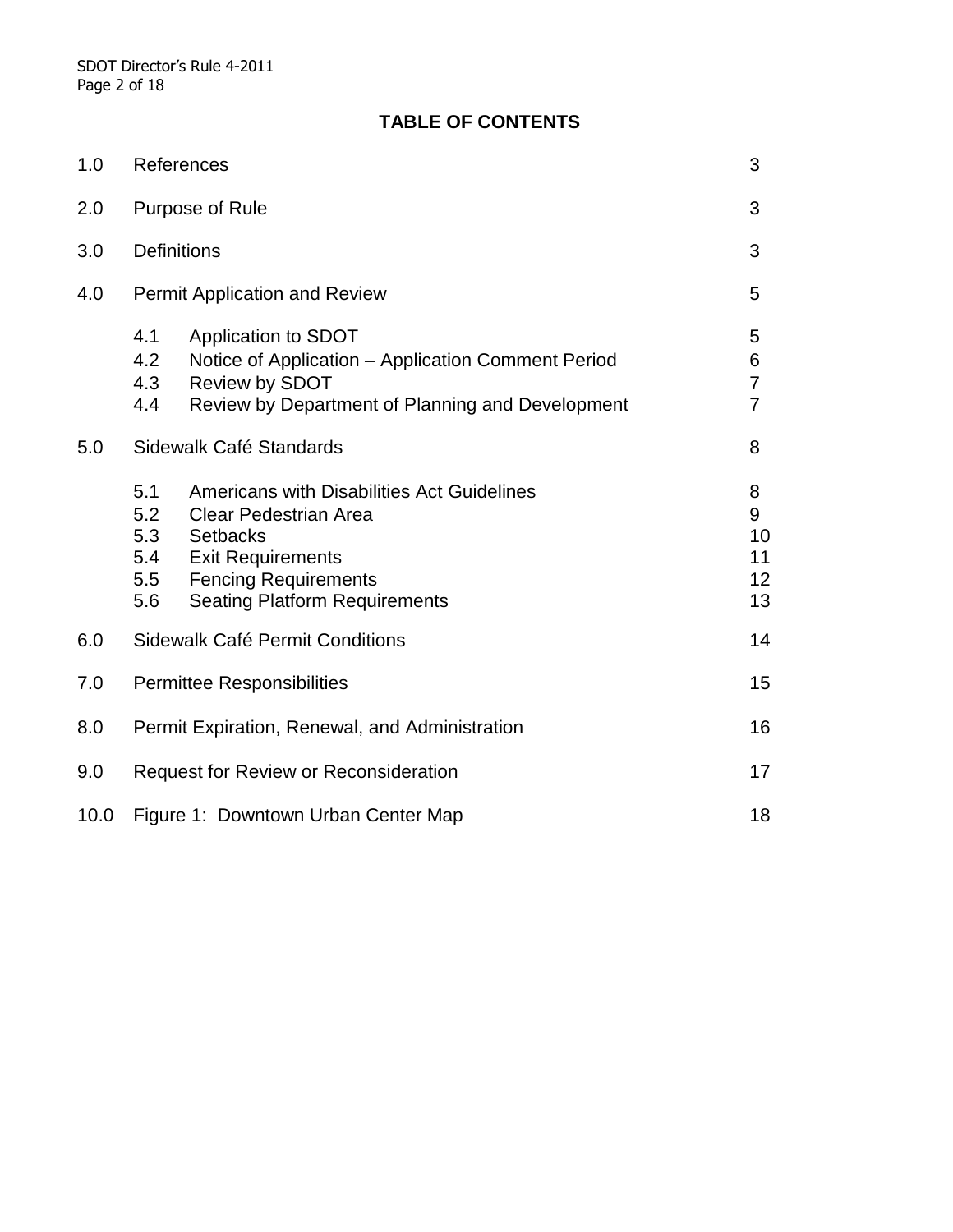#### **1.0 References**

- 1.1 Seattle Municipal Code (SMC) Title 15, Street and Sidewalk Use
- 1.2 SMC Section 23.30.010 and Chapter 23.32, Land Use Code,
- 1.3 Seattle Building Code (SBC) Section 1607.7 and ANSI 117.1

#### **2.0 Purpose of Rule**

This Rule interprets the provisions of SMC Chapter 15.16, Sidewalk Cafés, and provides the standardized procedures and conditions for issuing sidewalk café Street Use permits, including design standards. When the rule is citing existing sections of the SMC, the code language is referenced by a citation to the SMC after the heading or section of the rule that is citing the code.

### **3.0 Definitions**

- 3.1 "Areaway" means a space below the level of the sidewalk, covered or uncovered, affording room, access or light to a building. An "areaway" is sometimes called a "light well." (SMC 15.02.042)
- 3.2 "Corner curb radius area" means the area that includes the intersection of two sidewalks bounded by the adjoining corner or curb bulb and curb ramps (Exhibit B for 15.02.042: Corner Curb Radius Area). If the start of the point of curvature for the curb bulb or curb radius occurs beyond the sidewalk intersections, the area shall be extended to the point of curvature for the curb bulb or curb radius. (SMC 15.02.042)

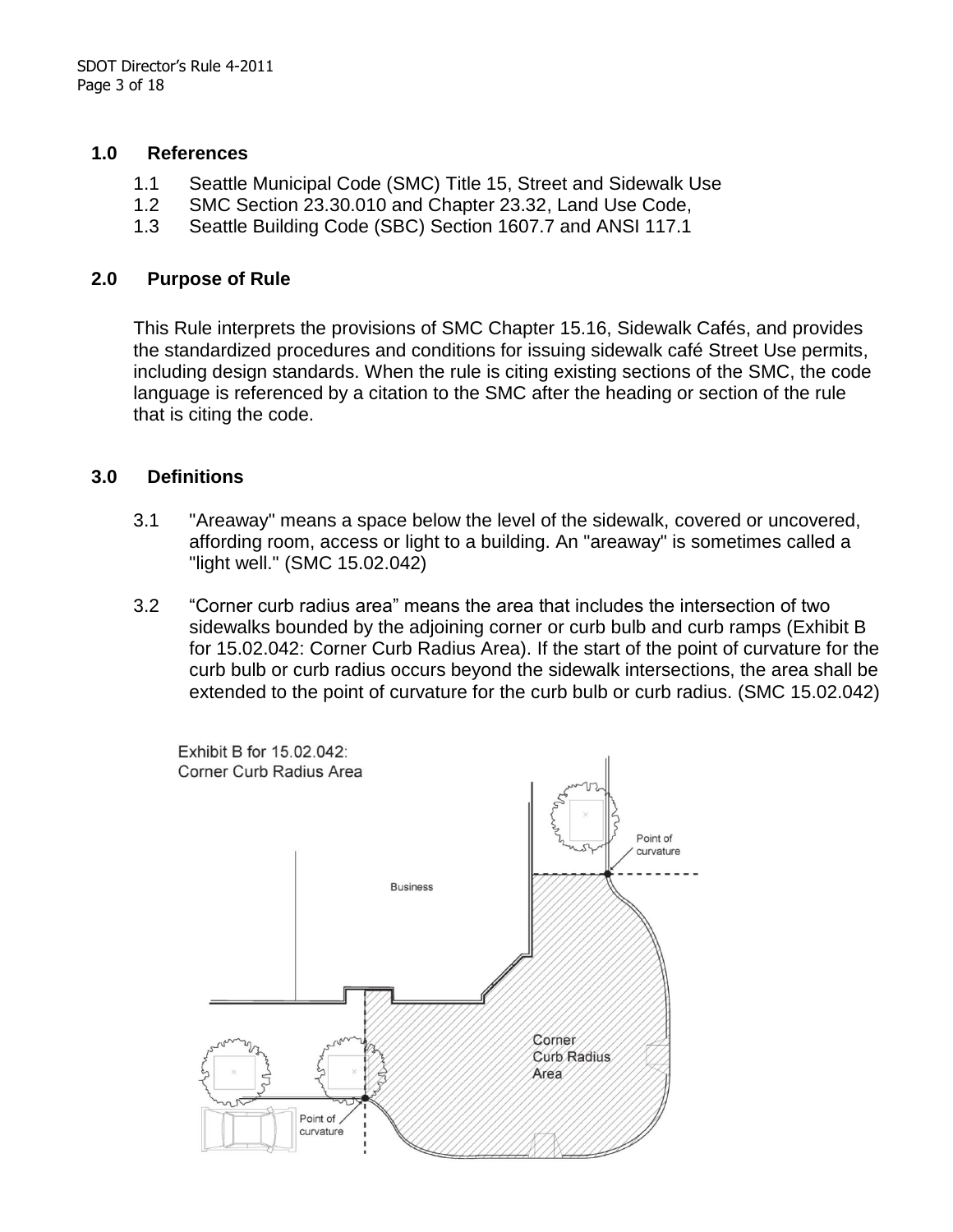- 3.3 "Food service business" means:
	- 1. The following business or other entities that serve, vend, or provide food for human consumption, including but not limited to:
		- a. Food establishments permitted by the Seattle-King County Department of Public Health;
		- b. Restaurants, snack bars, cafeterias, taverns, bars;
		- c. Stores selling groceries, produce, meat/fish/poultry, baked or delicatessen goods;
		- d. Food services in schools and private higher education learning facilities; or
		- e. Institutions licensed by the Seattle-King County Department of Public Health, such as hospitals, prisons, state-licensed higher education facilities, and child-care facilities;
	- 2. The following businesses or other entities are **not** food service businesses:
		- a. Private homes where food is prepared by or served to household members, their tenants, or guests;
		- b. Wholesale food distributors or food processing plants;
		- c. Food vehicles or vending carts; or
		- d. Establishments where the sales of nonpotentially hazardous food are incidental to the business. (SMC 15.02.044)
- 3.4 "Pedestrian zone" means the area or space of the public place or roadway that is reserved for the exclusive use of pedestrians (Exhibit A for 15.02.046: Pedestrian Zone/Pedestrian Visual Corridor). (SMC 15.02.046)

Exhibit A for 15.02.046 Pedestrian Zone / Pedestrian Visual Corridor

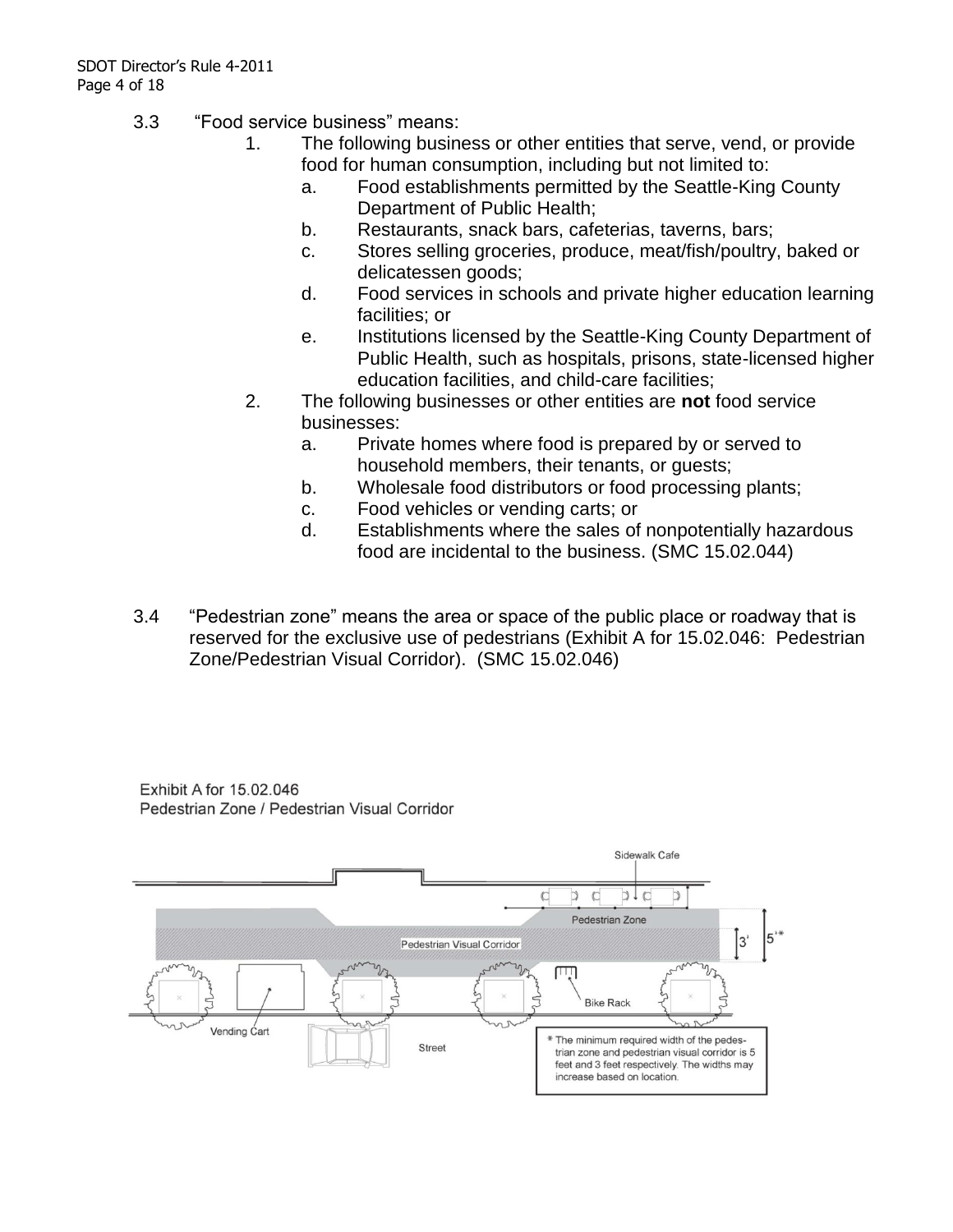- 3.5 "Pedestrian visual corridor" means a continuous and straight corridor within the designated pedestrian zone that provides pedestrians with a clear visual indication of the location of the path of travel along a block face (Exhibit A for 15.02.046: Pedestrian Zone/Pedestrian Visual Corridor). Street furniture, plantings, and other obstructions shall not protrude into this corridor. (SMC 15.02.046)
- 3.6 "Public place" means and includes streets, avenues, ways, boulevards, drives, places, alleys, sidewalks, and planting strips, squares, triangles, plazas, and rightof-way for public use and the space above or beneath its surface, whether or not opened or improved. (SMC 15.02.046)
- 3.7 "Sidewalk café" means a portion of the public place in which tables and chairs are placed for the use of patrons consuming food or beverages, including alcoholic beverages that is operated by a food service business located on abutting property. (SMC 15.02.046)

### **4.0 Permit Application and Review**

### 4.1 **Application to SDOT**

- 4.1.1.1 Applicants for a sidewalk café Street Use permit must complete and sign the Street Use Non-Construction Permit Application. By signing the permit application, the applicant agrees to defend, indemnify and hold harmless the City as provided by SMC 15.16.070.
- 4.1.1.2 To submit a complete Street Use permit application, the applicant must provide the following information to SDOT along with their signed application:
- $\Box$  Three copies of a legible site plan including the following:
	- o North arrow;
	- o Name and location of adjoining streets or alleys;
	- o Width of adjacent sidewalks;
	- o Location of existing improvement (for example, utility poles, parking pay stations, bus shelters, sign posts, tree pits) identifying the distance of each from nearest edge of the proposed sidewalk café area;
	- o Location of property lines and dimensions of the sidewalk area proposed for café use;
	- o Sidewalk width remaining for pedestrian zone and pedestrian visual corridor;
	- o Location and dimensions of any proposed installations in the sidewalk area associated with the sidewalk café;
		- **Note**: Installations such as platforms, awnings, canopies, planters, utility installations, and bollards shall require a separate Street Use review and permits;
	- o Location of abutting building exits and entrances;
	- o Location and number of tables and chairs;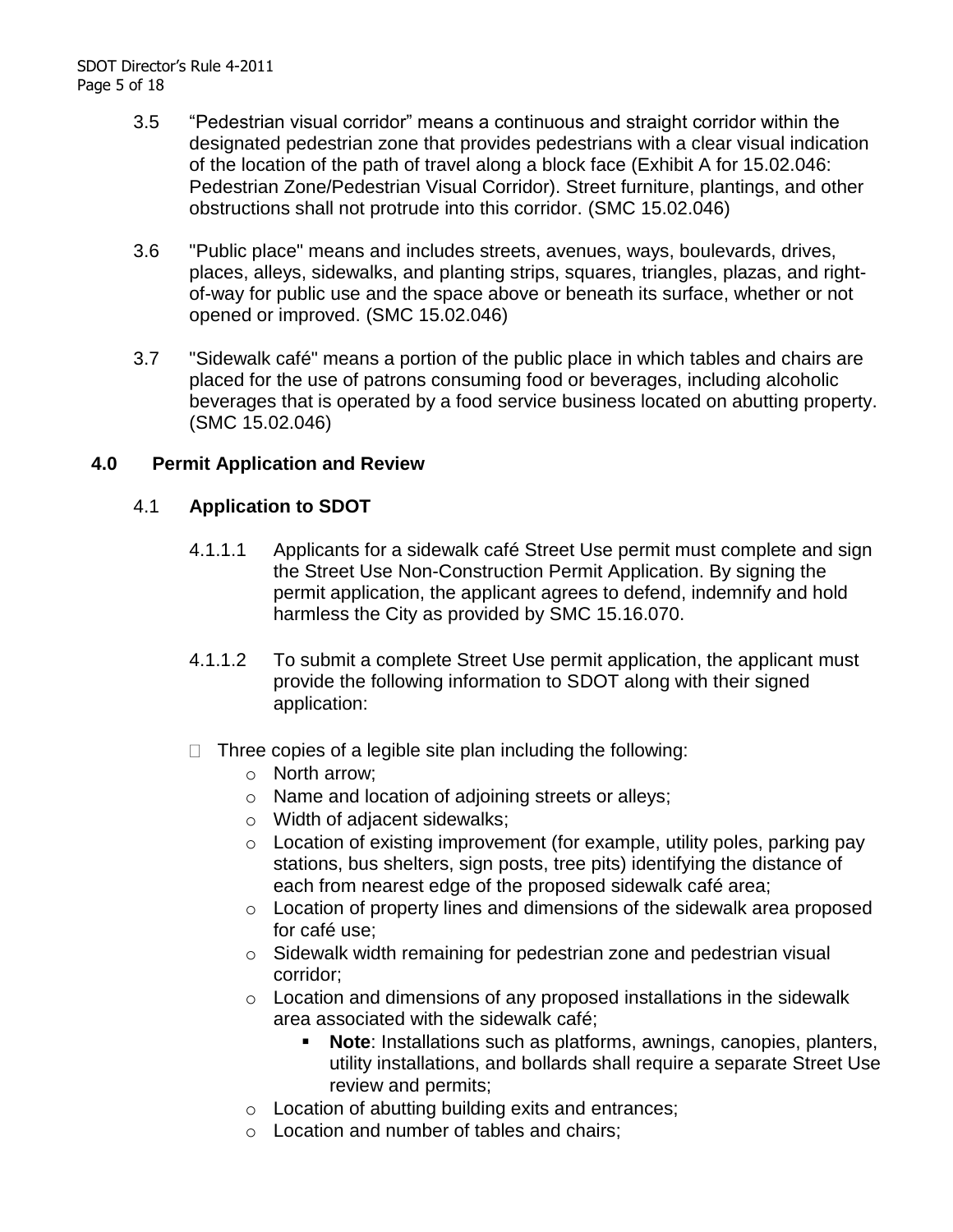- o Fencing detail including materials, dimensions, and installation method;
- o Location of existing and proposed landscaping; and
- o Location and description of adjacent parks, adjacent streets that are closed to traffic, or adjacent public plazas available for pedestrian travel.
- □ SDOT Sidewalk Café Letter of Authorization form signed by the property or business owner, verifying that the sidewalk café will be operated by a food service business that is permitted by the Seattle-King County Department of Health. This Letter of Authorization form can also be used to authorize an agent to apply for and obtain the sidewalk café permit on the owner's behalf.
- □ Use description describing:
	- $\circ$  The anticipated periods of use during the year;
	- o The proposed hours of daily use; and
	- o Whether any liquor will be sold or consumed in the area to be covered by the sidewalk café Street Use permit.
- $\Box$  \$1,000,000 Liability Insurance with the City of Seattle as an additional policy holder. (For more information, see Client Assistance Memo (CAM) 2102, Certificate of Liability Insurance) or in an amount otherwise determined by the Director. (SMC 15.16.060)
- $\Box$  If the proposed sidewalk café is located in a Historic or Landmark District, the applicant must obtain a Certificate of Approval from the appropriate district and submit a copy to SDOT. (SMC 15.16.040.A.5)
- $\Box$  Field review fee deposit as established by the current Street Use Fee Schedule hourly rate. A sidewalk café field review fee deposit is collected for 3 hours of work by the permit reviewer. If review time is less than 3 hours, the remaining balance will be refunded after the permit is issued. If the review time is more than 3 hours, an invoice will be sent for the additional review fees not covered by the field review fee deposit. Field review fee deposits cannot be applied to the permit fee at the time of issuance.

#### 4.2 **Notice of Application and Application Comment Period**

- 4.2.1 When a complete sidewalk café Street Use application is submitted, SDOT will provide a notice form to the applicant. The notice form will include the application date, proposed sidewalk café dimensions, and comment period dates, as well as provide information on how the public can comment on the pending application and how to request a review or reconsideration of a Street Use permit decision. (SMC 15.16.075)
- 4.2.2 The applicant must post this notice in a prominent place at the proposed location, clearly visible from the adjacent sidewalk area. The notice must be continuously posted for at least 10 business days before permit decision and issuance. SDOT will also publish an application notice on the Department of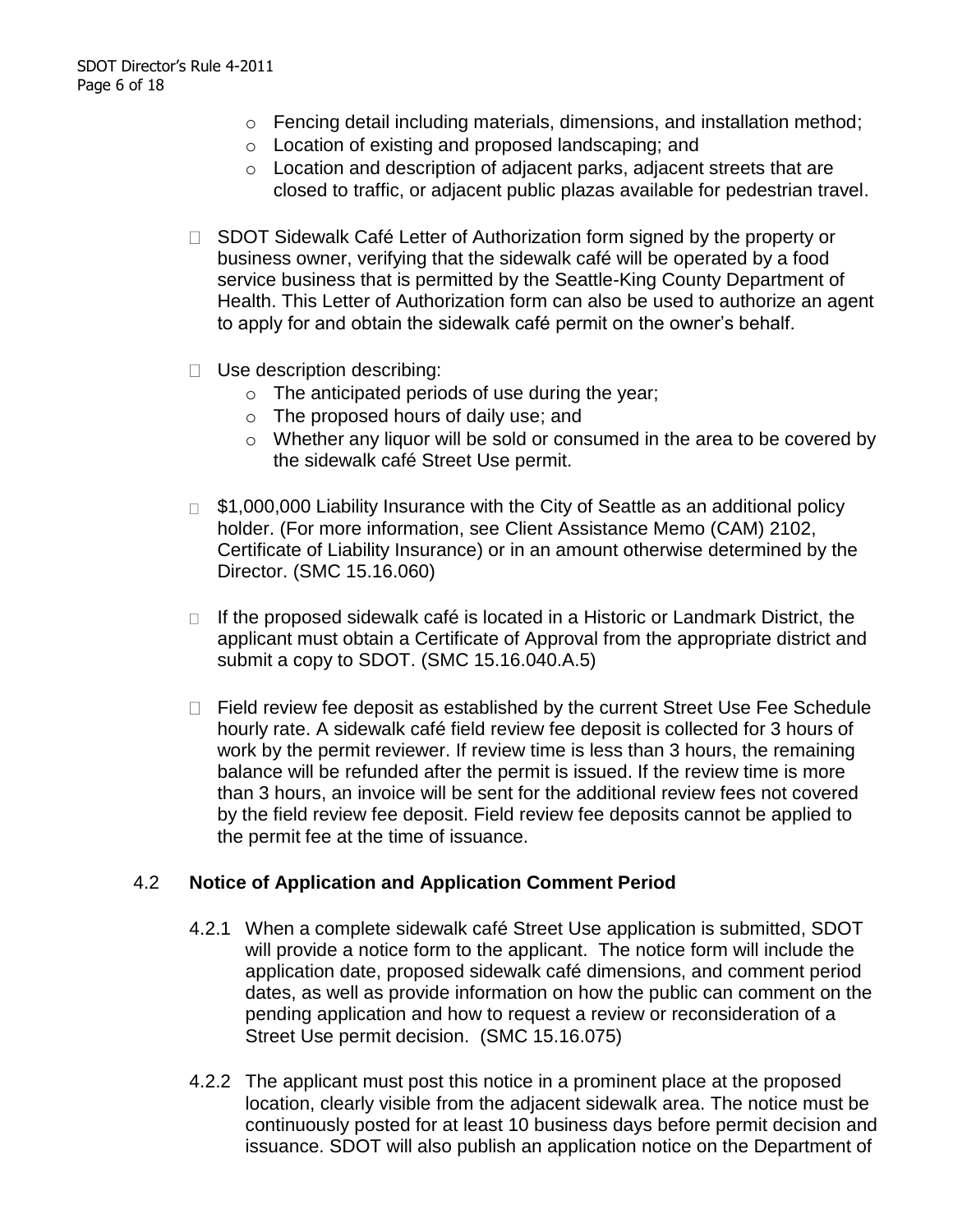Planning and Development's (DPD) Land Use Information Bulletin (LUIB), which is published twice weekly on-line and is mailed to more than 200 community organizations city-wide. The comment period dates on the notice form will be consistent with the online comment period date schedule on the LUIB.

4.2.3 A Street Use inspector will verify that the notice is posted during the public comment time period. Failure to post the notice will delay issuance of the sidewalk café Street Use permit until the notice has been continuously posted for at least 10 business days before the permit is issued.

# 4.3 **Review by SDOT**

- 4.3.1 SDOT will review the application and determine if it is complete and meets the minimum requirements in SMC Chapter 15.16. The review will include, but is not limited to:
- Determining that the food service business is setback at least 50 feet from a residentially-zoned parcel;
- Confirming that the SDOT Sidewalk Café Letter of Authorization is signed by the property or business owner and verifies that the sidewalk café will be operated by a permitted-abutting-food-service business;
- Confirming that the applicant is the property or business owner or authorized agent as established on the SDOT Sidewalk Café Letter of Authorization form;
- Confirming that clearance, exiting, and setback requirements are met on the site plan;
- Confirming that fencing detail conforms to installation and Americans with Disabilities Act (ADA) requirements;
- Verifying insurance documentation meets the requirements as stated in CAM 2102;
- Verifying public notice is posted on-site during the public comment application period;
- Reviewing whether any additional Street Use permits are required, for example. seating platforms, sidewalk repair, or other site-related permits;
- Determining if sidewalk café application needs to be routed to the DPD for additional review and permitting; and
- Confirming that site conditions conform to the site plan.

# 4.4 **Review by the Department of Planning and Development (DPD)**

- 4.4.1 DPD review is not required for all proposed sidewalk cafés in the public rightof-way, but may be required in certain circumstances, including:
	- 4.4.1.1 If the total area of the sidewalk café is 75 square feet or more and the only legal exit path is through the food service business, and if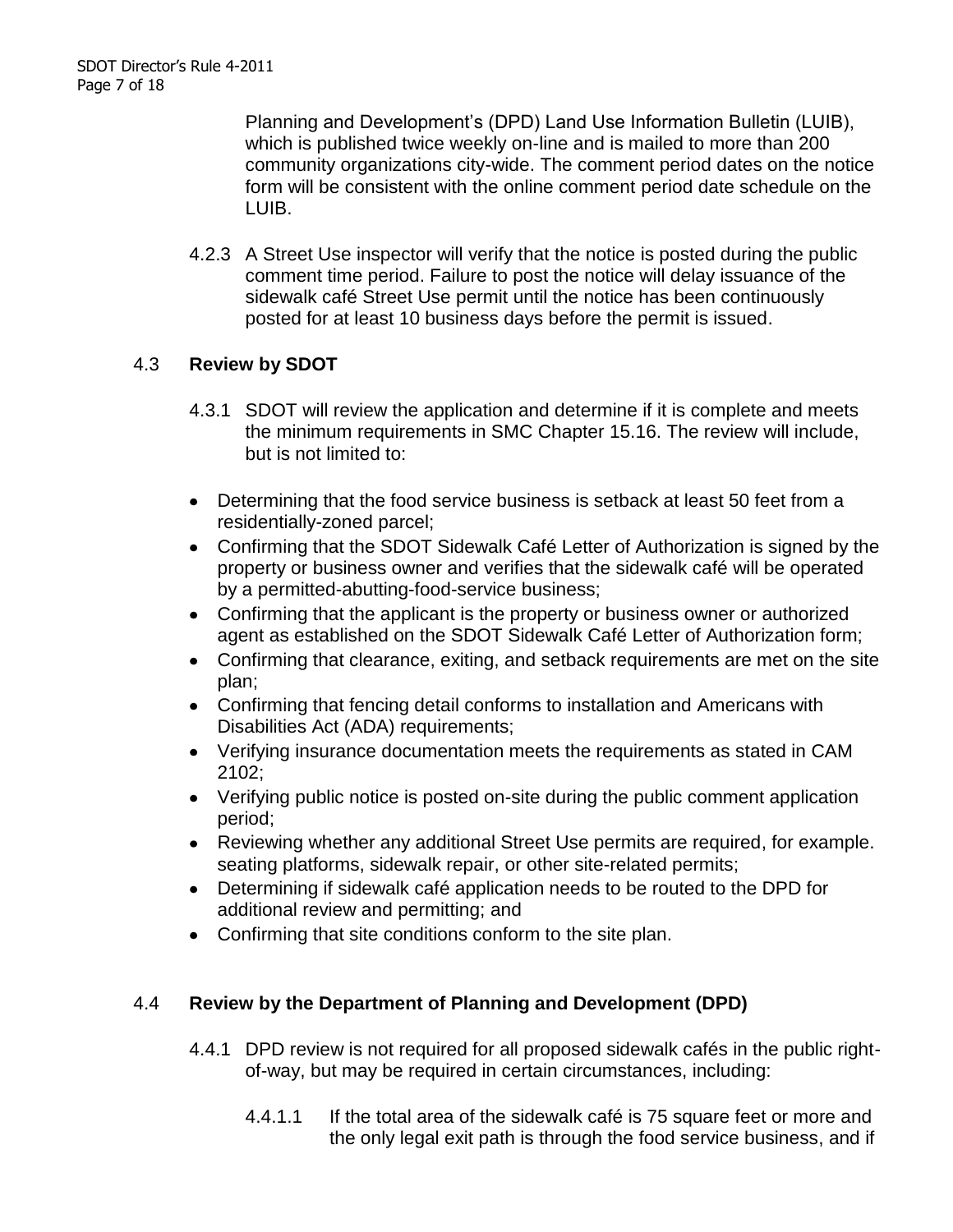DPD determines that interior alterations are needed to comply with building code standards and limits to the number of occupants, then a building permit for the alterations may be required;

- 4.4.1.2 If an average of 4 feet or more of the sidewalk café is on private property, as measured perpendicular from the street-facing property line, then DPD permits are required; or
- 4.4.1.3 If any seating platform is 18 inches or more above the sidewalk or public place grade, a DPD permit is required.
- 4.4.2 If DPD review or additional DPD permits are required, SDOT will not issue a sidewalk café Street Use permit until all DPD permit requirements are met.

# **5.0 Sidewalk Café Standards**

The following standards apply to all sidewalk cafés in the public place. SDOT has the discretion to require more strict standards or require specific conditions to the Street Use permit, given specific site characteristics.

#### 5.1 **ADA Guidelines**

The sidewalk café must be accessible and detectable as required by ADA guidelines.

- 5.1.1 Any sidewalk café with less than 75 square feet use area must have an entrance/exit directly to the public place. If a sidewalk café has an area of 75 square feet or more and does not have an entrance/exit directly to the public place, the applicant will be required to obtain an additional DPD permit (see Section 4.4.1.1).
- 5.1.2 All seating and tables must be movable in order to accommodate wheelchair access.
- 5.1.3 SDOT will review for the following:
	- 5.1.3.1 ADA access in the public place around the sidewalk café;
	- 5.1.3.2 ADA access from the public place into the sidewalk café, if it is less than 75 square feet in area or opposite a required building exit;
	- 5.1.3.3 Fencing is detectable by cane; and
	- 5.1.3.4 Furniture is movable and not permanently affixed.
- 5.1.4 DPD will review for the following:
	- 5.1.4.1 ADA access to sidewalk café from the building, when the only access path is through the building.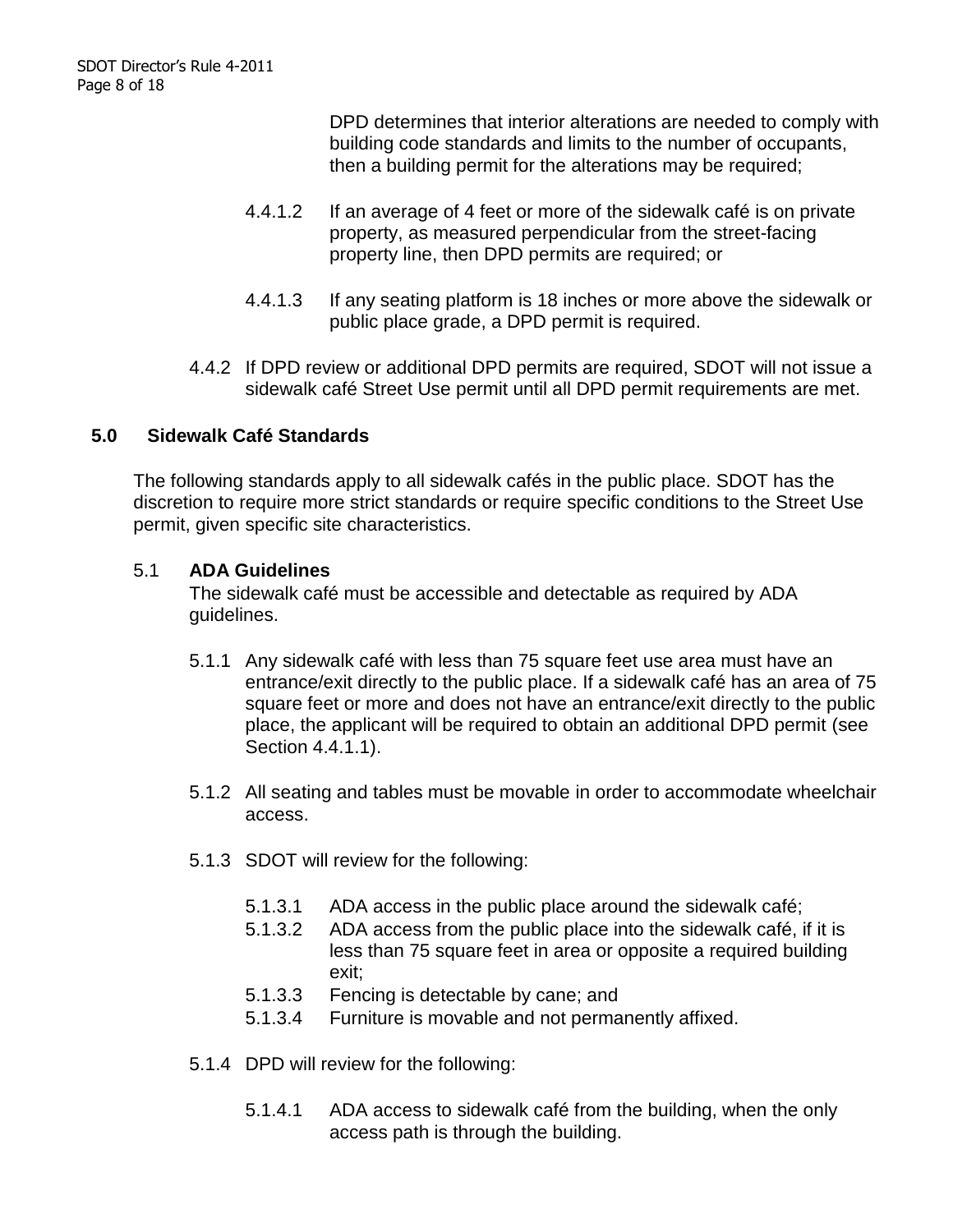# 5.2 **Clear Pedestrian Area (SMC 15.16.040)**

5.2.1 A designated pedestrian zone with a linear-pedestrian-visual corridor is required adjacent to all sidewalk cafés, depicted in Exhibit A of SMC 15.02.046: See Pedestrian Zone/Pedestrian Visual Corridor under definition 3.5 of this rule. The pedestrian zone is measured from the outside edge of the sidewalk café fencing or fence post base to the nearest obstruction; for example, a tree pit, pay station, bike rack, sign post, or other similar object, depicted below in Exhibit A of 15.16.040: Sidewalk Café Location. If no obstruction exists, the pedestrian zone is measured to the back of the curb. The pedestrian visual corridor is within the pedestrian zone and dictates that the pedestrian zone shall be generally straight and with no sharp or jagged turns that impair pedestrian circulation.



- 5.2.1.1 In the Downtown Urban Center (Figure 1), a pedestrian zone at least 6 feet wide with a 4-foot-wide pedestrian visual corridor is required.
- 5.2.1.2 Outside the Downtown Urban Center, a pedestrian zone at least 5 feet wide with a 3-foot-wide pedestrian visual corridor is required.
- 5.2.1.3 The Director may require more than the minimum pedestrian zone or pedestrian-visual-corridor widths in order to provide for pedestrian passage, traffic management, or any other public use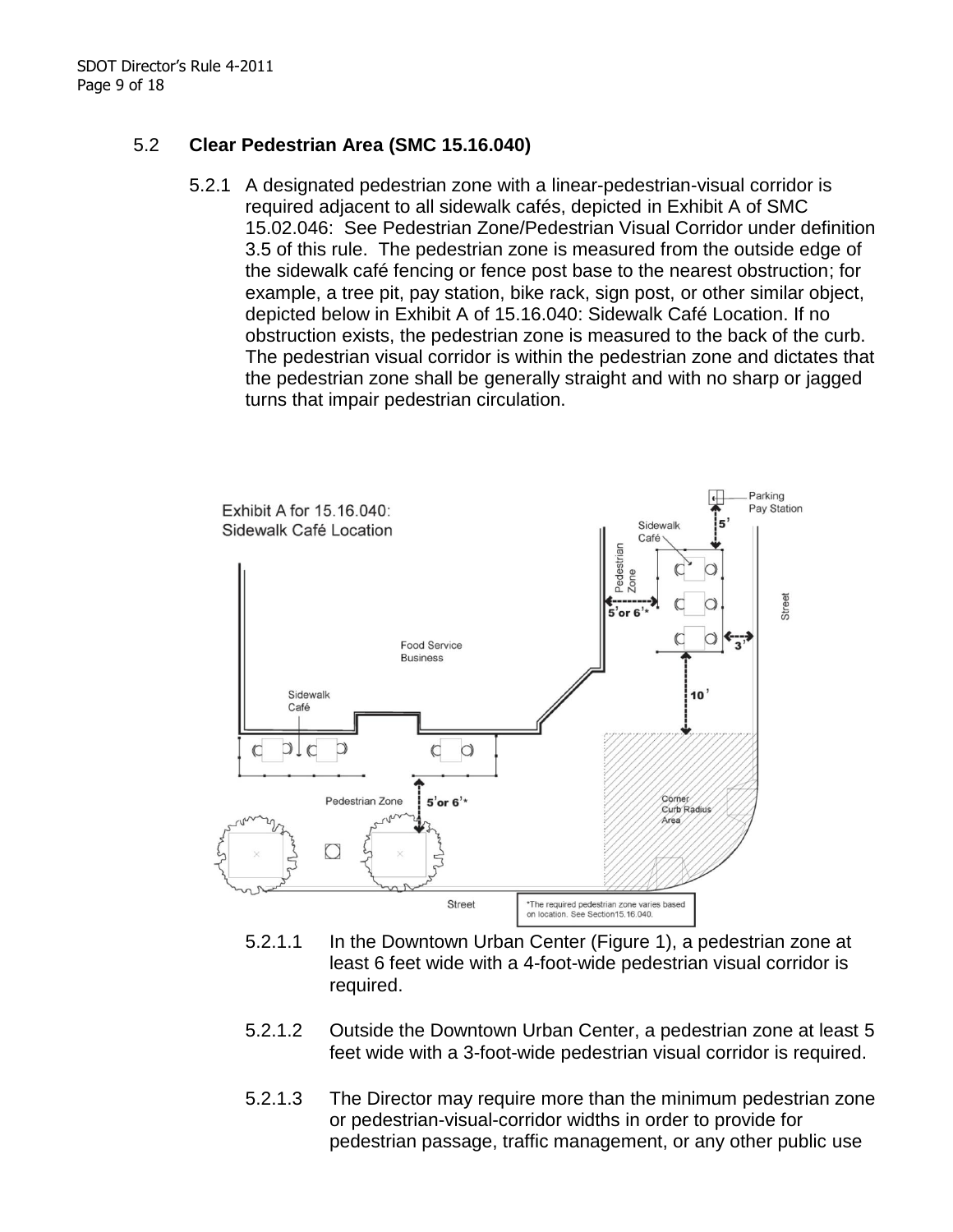purpose. Examples of where the Director may require more than the minimum pedestrian-zone width include, but are not limited to:

- 5.2.1.3.1 Areas with high peak-period pedestrian volumes;
- 5.2.1.3.2 When analysis suggests a wider pedestrian zone is necessary;
- 5.2.1.3.3 When approved street-design plans call for additional width; or
- 5.2.1.3.4 When transit-loading zones, public plazas, art installations, and access points are present and large volumes of pedestrians circulate.
- 5.2.1.4 The width of the sidewalk café shall not exceed the available pedestrian-zone width. The Director may allow the sidewalk café to be increased in width if the Director determines the pedestrian zone can extend into an adjacent public place closed to vehicular travel or a public place plaza.
- 5.2.1.5 Sidewalk cafés may not encroach into tree pits or the corner curb radius area, depicted in Exhibit B for 15.02.042: Corner Curb Radius Area definition 3.2.
- 5.2.1.6 Umbrellas, A-frame signs, portable signs, planters, or any other encroachment are not allowed in the pedestrian zone or pedestrian visual corridor.
- 5.2.1.7 Electrical cords or strings of lights may not be strung over or be placed on the pedestrian zone.

#### 5.3 **Setbacks (SMC 15.16.040)**

- 5.3.1 Setbacks are required from the following elements, depicted in Exhibit A for 15.16.040: Sidewalk Café Location, and must be clearly identified on the required site plan for the Street Use permit application:
	- 5.3.1.1 5 feet from alleys, driveways, bus zone areas, disabled person parking zones, and commercial loading zones;
	- 5.3.1.2 5 feet from curb ramps, parking meters or pay stations, traffic signs, SDOT and utility poles, fire hydrants, bike racks, and other street fixtures;
	- 5.3.1.3 50 feet from a residentially-zoned parcel (lots zoned RSL, SF 5000, SF 7200, SF 9600, LR1, LR2, or LR3, defined under SMC subsection 23.30.010.A; and the abutting zoning does not have an RC designation as shown on the Official Land Use Map, Chapter 23.32);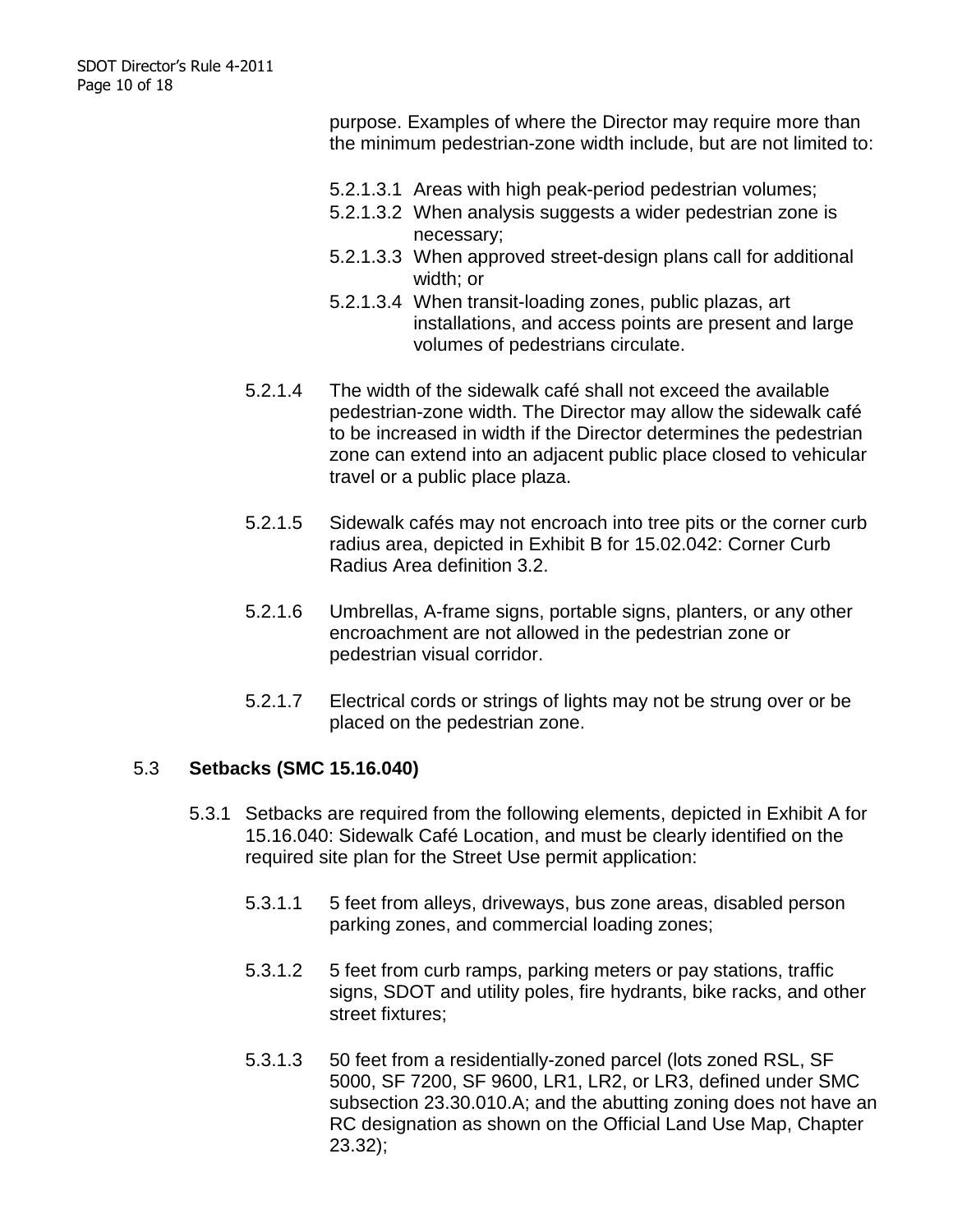- 5.3.1.4 Additionally, when the sidewalk café is adjacent to the curb:
	- 5.3.1.4.1 10 feet along the curb line from the point where the radius of the corner curb area intersects the curb line;
	- 5.3.1.4.2 3 feet from the front of the curb; and
	- 5.3.1.4.3 If there is on-street parking or at the Director's discretion, there shall be a minimum of one 4-foot wide clear section for every 16 feet of lineal sidewalk café fencing, or combination of curb space amenities and fencing, to provide pedestrian access from the curb space to the sidewalk area.
- 5.3.1.5 A larger setback distance may be required by the Director to provide for pedestrian passage, traffic management, or any other public use purpose.

#### 5.4 **Exit Requirements**

- 5.4.1 A clear path-of-travel must be maintained from any building exit, equal in width to the exit door. This clear path-of-travel must be free of obstructions, like fencing, and directly connect the building exit to the public-placesidewalk area.
- 5.4.2 Sidewalk cafés will not require a change to the DPD occupancy permit for the associated business, provided the following standards are met:
	- 5.4.2.1 The total area of the sidewalk café is less than 75 square feet; or the total area of the sidewalk café is 75 square feet or more and a legal exit path can be provided directly to the public place;
	- 5.4.2.2 If the total area of a sidewalk café is 75 square feet or more and the only legal exit path is through the adjacent establishment, a DPD review is required. If DPD determines that interior alterations are needed to provide sufficient exiting, then a DPD permit application for the alterations permit will be required; and
	- 5.4.2.3 Any sidewalk café less than 75 square feet must have egress directly to the public place. The egress must be free of obstructions, including gates of any type.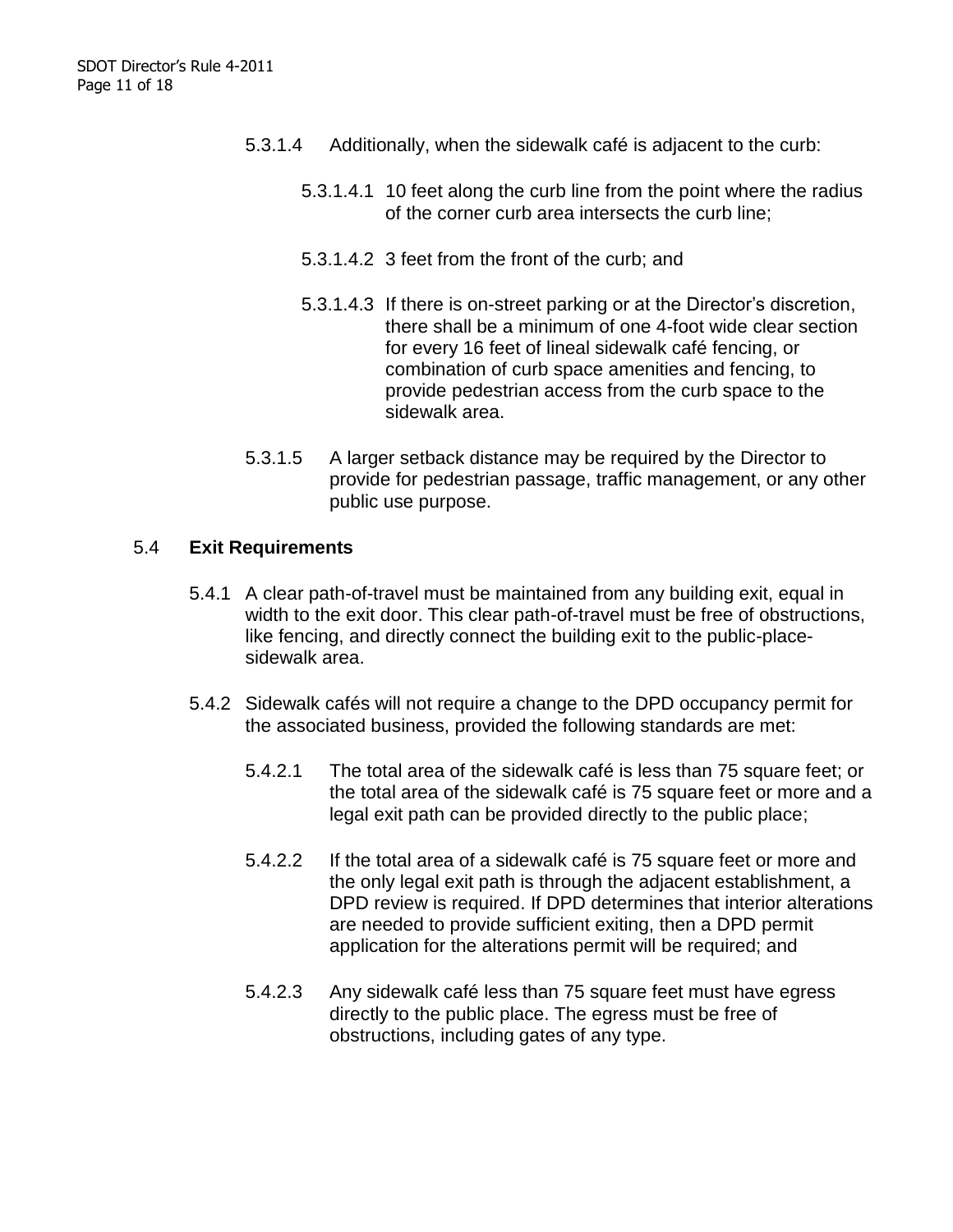#### 5.5 **Fencing Requirements**

- 5.5.1 Fencing is required to delineate the sidewalk café area from the pedestrian zone. The following design standards apply to sidewalk café fencing:
	- 5.5.1.1 Fencing must be between 30 and 42 inches in height. Fencing must be 42 inches in height, if required by the State Liquor Control Board;
	- 5.5.1.2 Fencing and other elements must be detectable by cane to warn visually-impaired persons of potential hazards in the public place. Fencing must include one or more of the following detectable elements:
		- 5.5.1.2.1 A toe rail with a top edge at 6 inches minimum in height and its bottom edge no higher than 1/2 to 1 inch above the ground surface; or
		- 5.5.1.2.2 Fencing, landscaping, or other elements detectable by cane spaced no more than 27 inches vertically and no more than 24 inches horizontally.
- 5.5.2 Fence posts may be attached to the sidewalk with bolts or may use freestanding bases. When bolted fencing is removed, the bolts must be removed from the sidewalk, the holes must be filled, and the sidewalk must be restored to original or better condition;
- 5.5.3 Fencing must be generally transparent. Solid-sheet fencing surfaces are not permitted.
- 5.5.4 Fencing should be constructed with a railing, rope, or other horizontal elements; posts with pointed tops are not permitted;
- 5.5.5 Fencing must be constructed of high-quality finish materials such as steel, glass, or finished wood. Plastic, unfinished wood, or pressure-treated lumber is not allowed;
- 5.5.6 Fencing shall not contain electrical or other utility elements; and
- 5.5.7 Landscaped planters may be used in lieu of fencing. Ropes or chains with free-standing bases may also be used, provided the above standards are met.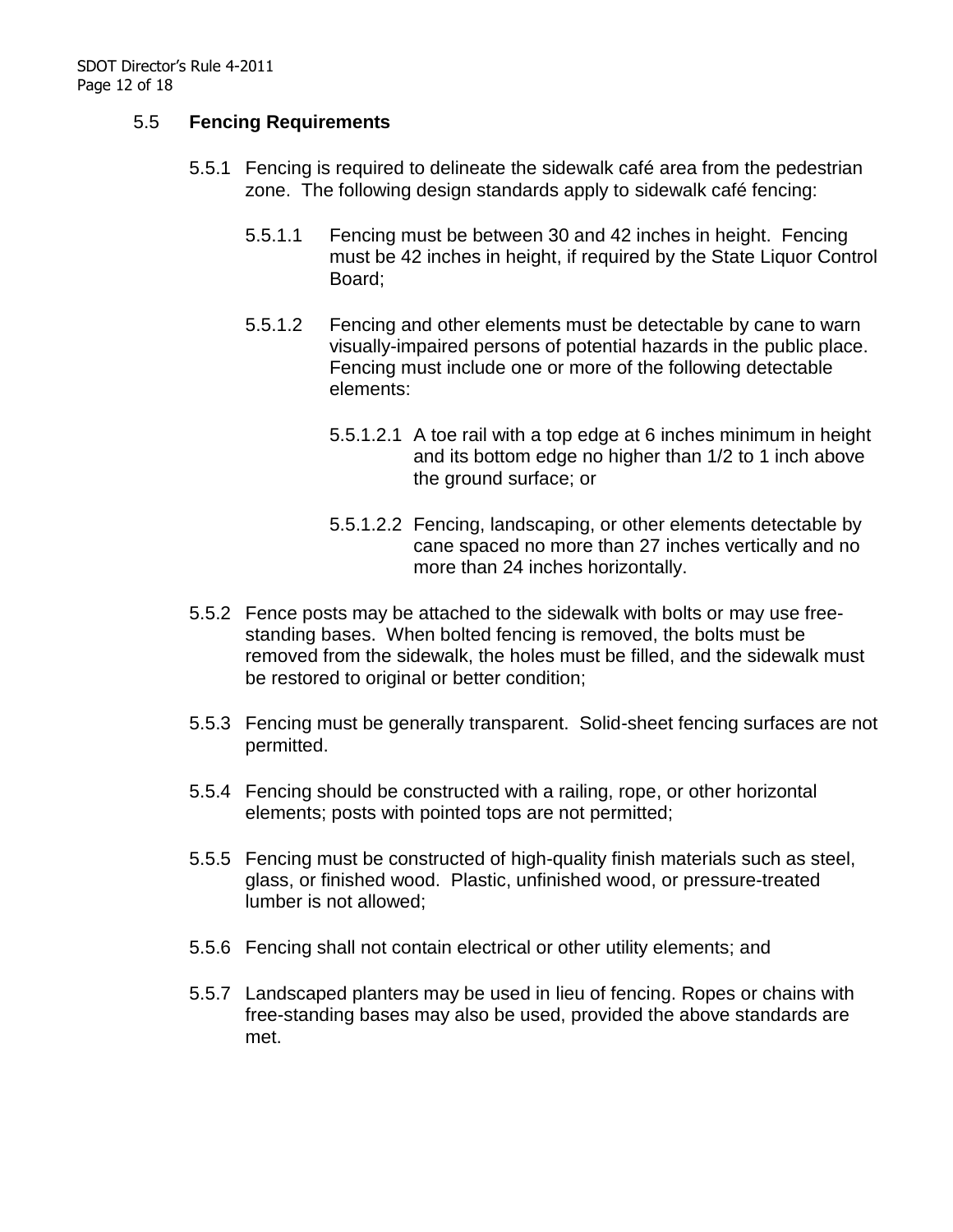#### 5.6 **Seating Platform Requirements (SMC 15.16.040.D.1)**

- 5.6.1 A separate Street Use permit shall be applied for prior to placing any additional item besides sidewalk café fencing in the public place and may be approved by the Director provided the following are met:
	- 5.6.1.1 Platforms or other site-leveling structures may only be approved if a portion of the proposed site area exceeds an 8 percent grade;
	- 5.6.1.2 Plans for a platform or other structure shall be certified by a registered professional engineer; and
	- 5.6.1.3 Platforms or other structures in the public place shall be continuously maintained by the permittee in at least as good of condition as when first built.
- 5.6.2 Seating Platform Design Standards.
	- 5.6.2.1 Seating platforms should not be higher than what is required to level the site and generally should not exceed 18 inches or more in height above existing grade at any point. Additional height may be allowed, depending on site topography characteristics, and will require additional DPD review and permit. Refer to Section 4.4 for when other DPD review would be required.
	- 5.6.2.2 Seating platforms must be accessible and meet the ADA guideline requirements of Section 5.1. Seating platforms shall also provide:
		- 5.6.2.2.1 A fixed railing and other safety measures in accordance with Seattle Building Code (SBC) Section 1607.7 and ANSI 117.1;
		- 5.6.2.2.2 Movable seating and tables on the seating platform to accommodate wheelchair access;
		- 5.6.2.2.3 Access in the public place around the seating platform;
		- 5.6.2.2.4 If less than 75 square feet in area or abutting required building exit, ADA access from the seating platform to the public place; and
		- 5.6.2.2.5 Detectable elements as required in Section 5.5.1.2.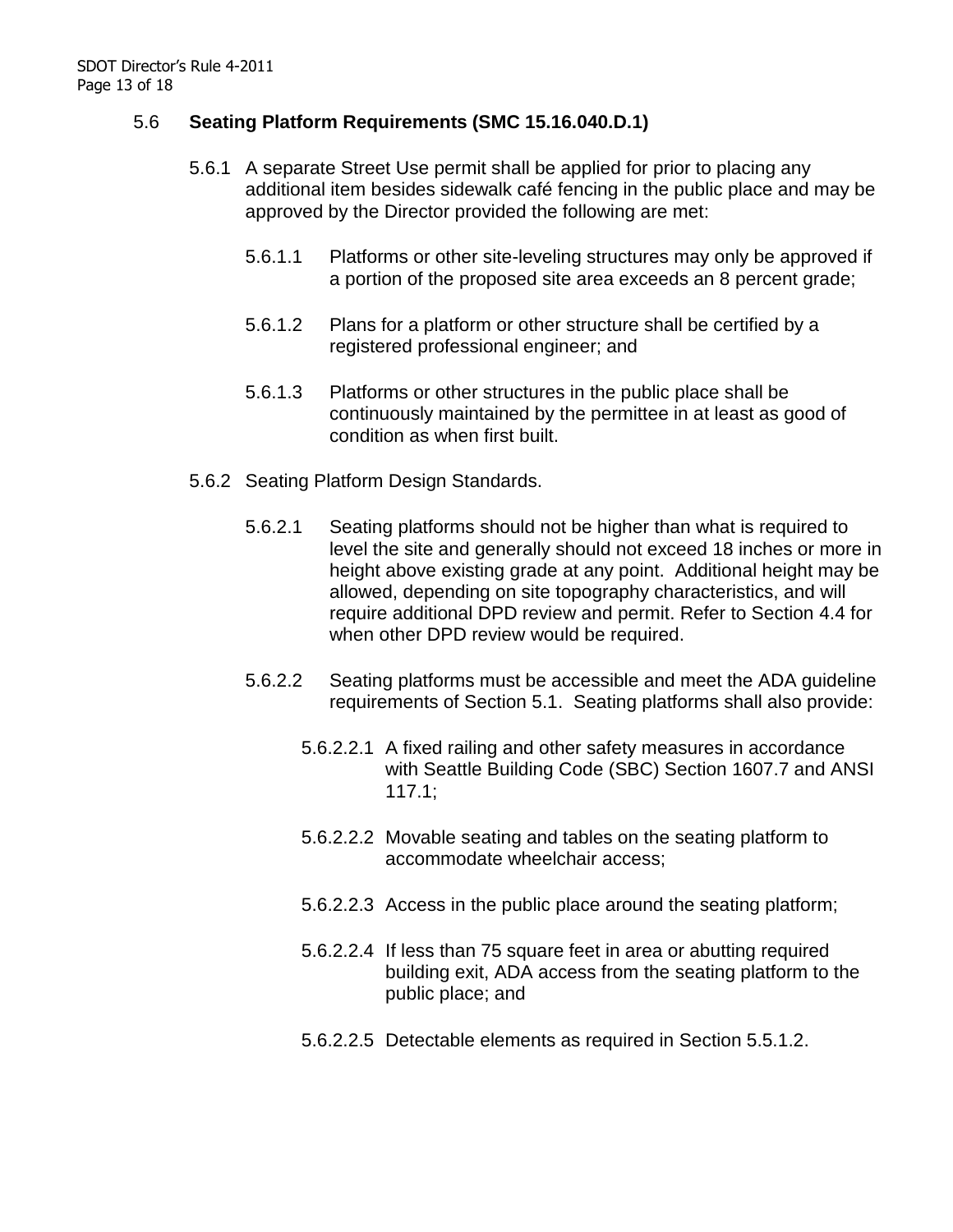- 5.6.2.3 All visible portions of the seating platform and its railing and footings should be constructed with high-quality finish materials such as steel, glass, or finished woods.
- 5.6.2.4 Seating platforms must be temporary in nature and removable, with no lasting damage to the sidewalk or public place.
- 5.6.3 Street Use Permit Application Requirements for Seating Platforms shall include:
	- 5.6.3.1 A plan stamped by a registered engineer or architect. The stamp must be accompanied by a statement confirming that the seating platform conforms to SBC, Chapter 11, Accessibility, and other applicable regulations including, but not limited to, SBC Section 1607.7 and International Code Council A117.1;
	- 5.6.3.2 If the proposed seating platform is over an areaway, the applicant must submit an additional structural analysis by a registered engineer of the load capacity of the sidewalk and areaway;
	- 5.6.3.3 An indemnity agreement as prepared by SDOT for approved seating platform permit applications. The indemnity agreement must be signed and notarized by the property owner and recorded with King County Records prior to permit issuance;
	- 5.6.3.4 For seating platforms less than 18 inches in height for which a DPD permit was not required, the applicant must submit a letter stamped by a registered engineer or architect to SDOT. The stamp must be accompanied by a statement confirming that the seating platform was installed according to the SBC, Chapter 11, Accessibility, and other applicable regulations including, but not limited to, SBC Section 1607.7 and International Code Council A117.1. The letter must be submitted to SDOT within one week of the seating platform being installed; and
	- 5.6.3.5 Potted plants, planter boxes, or other landscaping is required at either end of the seating platform to delineate it from the rest of the public place. Landscaping may be no higher than 42 inches and may not encroach on the designated pedestrian zone.

#### **6.0 Sidewalk Café Permit Conditions**

- 6.1 The Director may, as deemed appropriate, condition the sidewalk café Street Use permit to address:
	- 6.1.1 Design standards;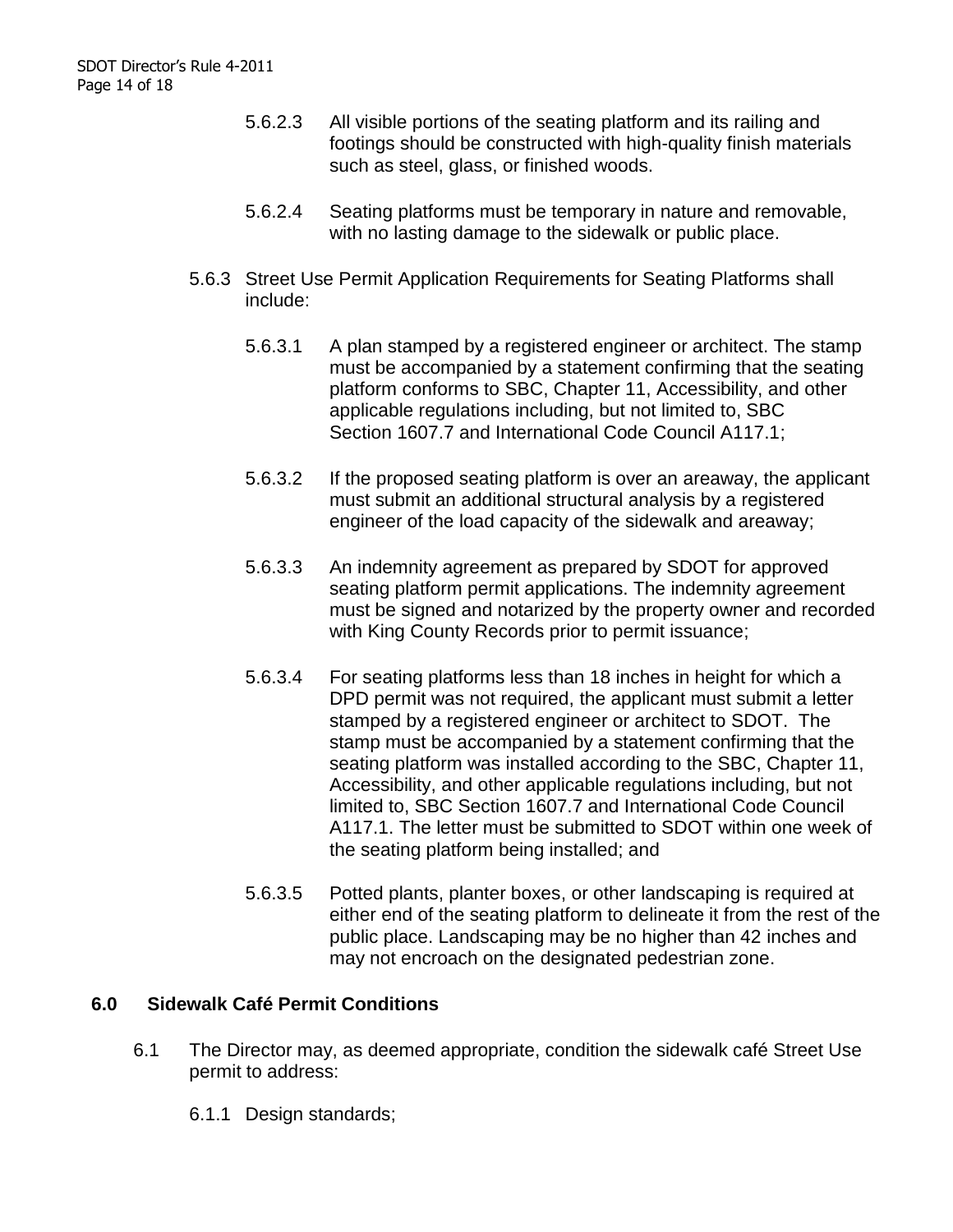- 6.1.2 Hours of operation and dates of use;
- 6.1.3 Impacts associated with the sidewalk café activity from:
	- 6.1.3.1 Lighting;
	- 6.1.3.2 Noise; or
	- 6.1.3.3 Placement of signage, furniture, or equipment.
- 6.1.4 Need for repairs or improvements to the public place in order to accommodate the sidewalk café or to ensure access to the use complies with the ADA; or
- 6.1.5 Pedestrian circulation, traffic management, or any public use purpose. (SMC 15.16.040.C)
- 6.2 All permit-related encroachments shall be removed from the public place when the Street Use permit expires. (SMC 15.16.012)
- 6.3 Heating elements, planters, and free-standing umbrellas are allowed within the footprint of the permitted sidewalk café area and may not encroach on the pedestrian zone. Heating elements must be of a type permitted by the Seattle Fire Marshall. Umbrellas when opened may encroach over the pedestrian zone provided they are at least 8 feet above the sidewalk grade.
- 6.4 Installation and use of speakers and other amplified sound is not allowed. (SMC 15.16.040.A.7)
- 6.5 Sidewalk café must be in compliance with all Washington State Liquor Control laws. (SMC 15.16.050)
- 6.6 The sidewalk café area may not be used for any use other than food and beverage service associated with the adjoining business. Outdoor storage or other uses are strictly prohibited. (SMC 15.16.080)

#### **7.0 Permittee Responsibilities (SMC 15.16.080)**

- 7.1 The permittee shall maintain the sidewalk café, and adjoining and abutting public place free of all refuse of any kind generated from the operating the sidewalk café and their business.
- 7.2 Only materials and supplies used by the permittee for the daily operation of the sidewalk café may be located within the sidewalk café and the permittee shall not store other supplies or other materials in the sidewalk café or public place.
- 7.3 The surface of the public place shall not be altered and fixtures of any kind shall not be installed in the public place unless authorized by a Street Use permit.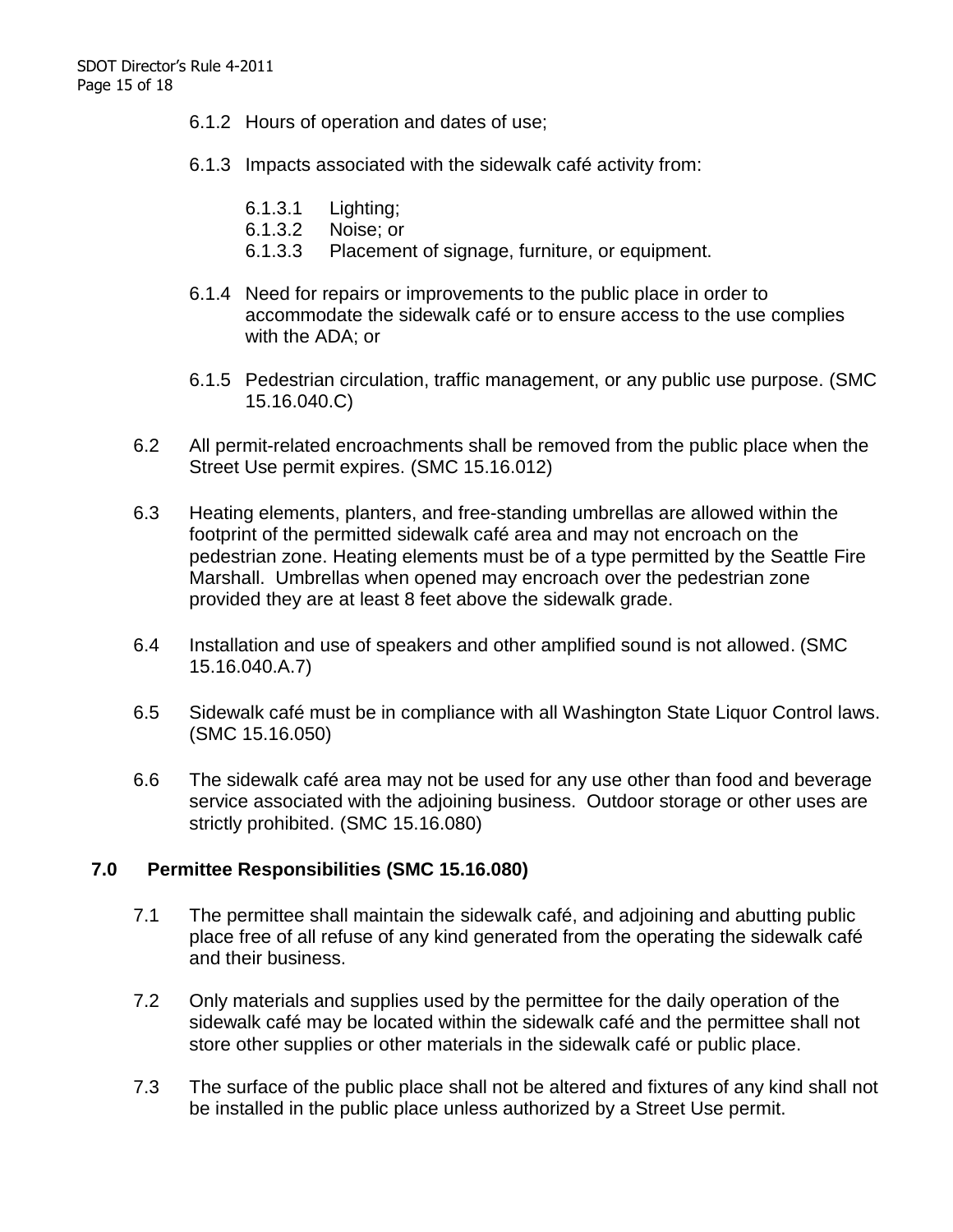- 7.4 A sidewalk café shall not be secured to any public amenity unless authorized by a Street Use permit.
- 7.5 The permittee shall temporarily remove the sidewalk café and clear the public place as the Director deems necessary to temporarily accommodate access to abutting properties or utilities.
- 7.6 The permittee is responsible for ensuring that the sidewalk café activity does not encroach into the roadway or cause pedestrians to divert from the pedestrian zone.
- 7.7 The permittee shall not operate the sidewalk café in a way that restricts or interferes with access to the abutting property; or creates a nuisance or hazard to public health, safety, or welfare; or increases traffic congestion or delay; or constitutes an obstruction for fire, police, or sanitation vehicles.
- 7.8 The permittee shall immediately remove the sidewalk café when ordered by the Director of Transportation, the Chief of Police, the Fire Chief, or other City official.

#### **8.0 Permit Expiration, Renewal, and Administration (SMC 15.16.012)**

- 8.1 A sidewalk café Street Use permit expires under the following scenarios:
	- 8.1.1 The business changes ownership;
	- 8.1.2 The Street Use permit duration expires; or
	- 8.1.3 The Street Use permit fees are not paid as required by SMC subsection 15.04.074.B.
- 8.2 Street Use permits for a sidewalk café shall not be transferrable or assignable.
- 8.3 A Street Use sidewalk café permit may be renewed provided:
	- 8.3.1 The sidewalk café permit renewal fees are paid;
	- 8.3.2 The permittee is in compliance with all permit conditions;
	- 8.3.3 The ownership or business has not changed; and
	- 8.3.4 The space is not needed for transportation, utility, or any other public use purpose.
- 8.4 The Director may modify the conditions of a sidewalk café Street Use permit, including permitted hours or days of operation, after providing the permittee with written notice 10 days before modifying the Street Use permit.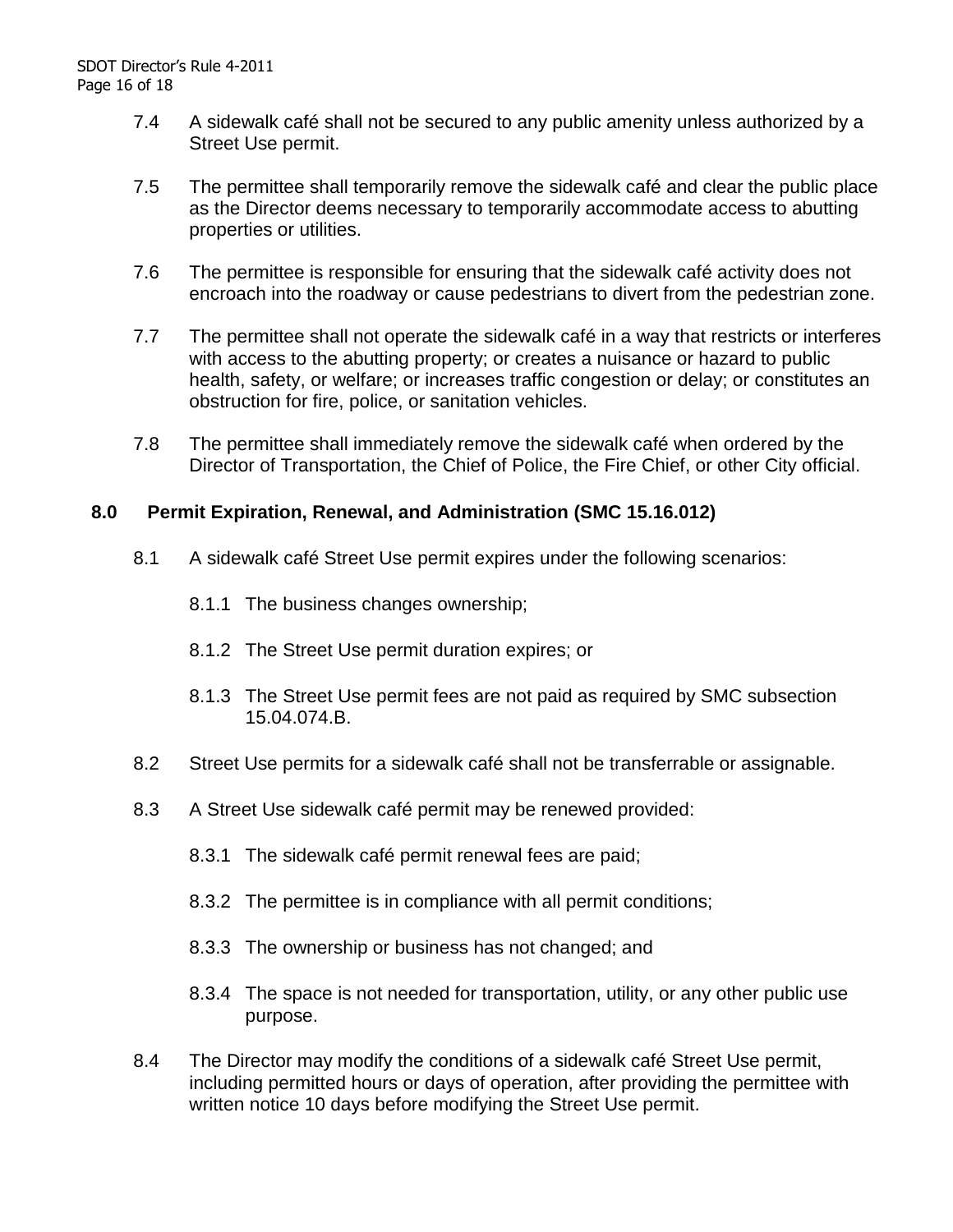- 8.5 All sidewalk café Street Use permits are of a temporary nature, vest no permanent rights, and are revocable as provided for in SMC Section 15.04.070.
- 8.6 The Director may suspend any sidewalk café Street Use permit for transportation mobility or public safety purposes; or to coordinate with:
	- 8.6.1 Permitted Special Events authorized by SMC Chapter 15.52;
	- 8.6.2 Parade permits authorized by SMC Chapter 11.25; or
	- 8.6.3 Any other permitted activity.

#### **9.0 Requests for Review or Reconsideration**

- 9.1 A request for review or reconsideration of a sidewalk café permit decision may be made to the SDOT Director by filing a written request within ten calendar days of the date of the SDOT decision (SMC 15.04.112). The request must identify the decision for which review or reconsideration is requested, grounds for objecting to the decision based on City standards, and the specific remedy being proposed. The Director will designate a review officer who will make a recommendation to the Director. The Director may, at the Director's discretion, stay implementation of a decision pending review or reconsideration. The Director's decision on review or reconsideration is final.
- 9.2 The request for review or reconsideration shall be submitted to:

Director of Transportation Seattle Department of Transportation 700 Fifth Avenue, Suite 3900 PO Box 34996 Seattle WA 98124-4996

With a copy to:

Division Director Street Use and Urban Forestry Division 700 Fifth Avenue, Suite 2300 PO Box 34996 Seattle WA 98124-4996